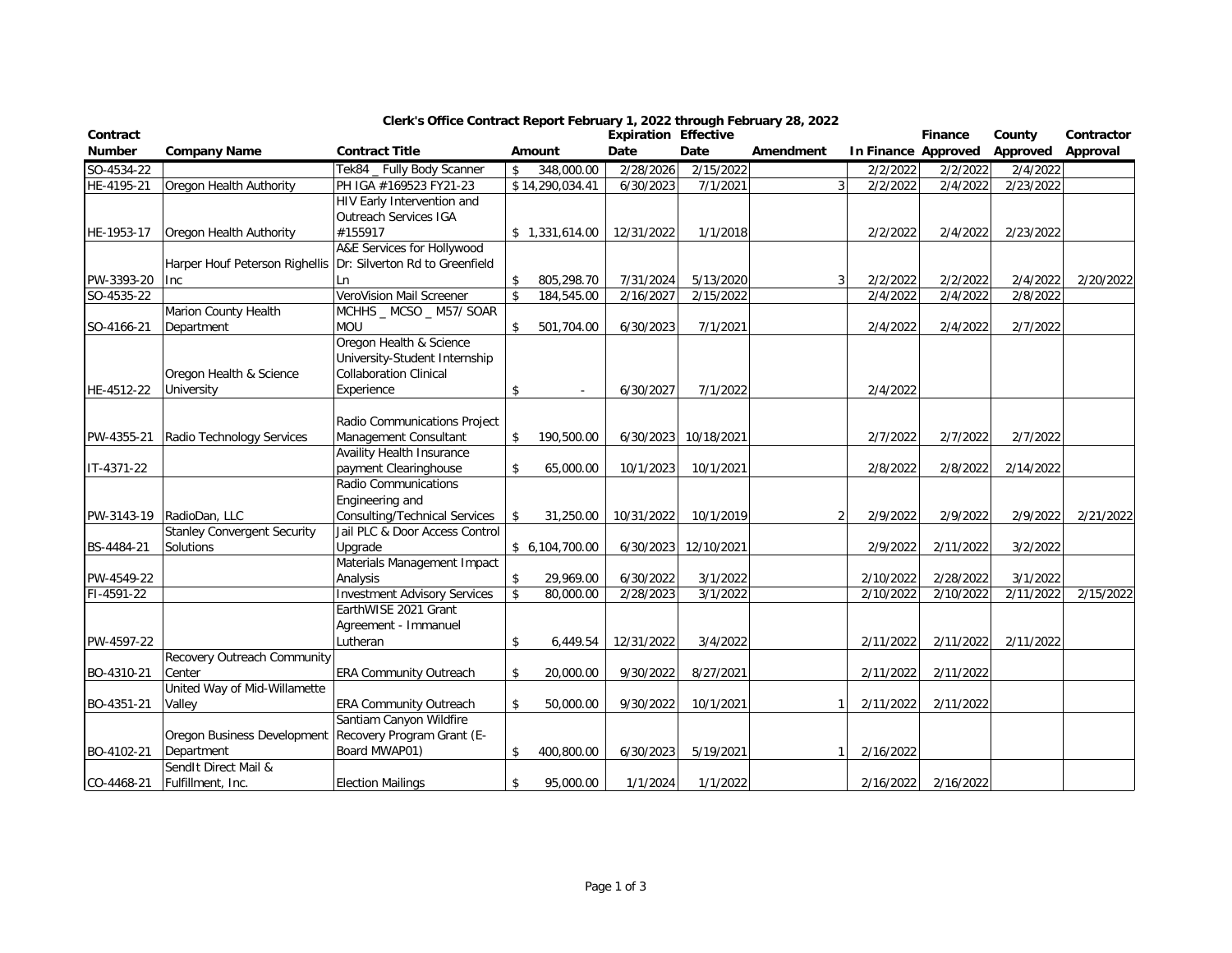| Contract      |                                       |                                                               |    |                | <b>Expiration Effective</b> |            |                       |                     | Finance   | County    | Contractor |
|---------------|---------------------------------------|---------------------------------------------------------------|----|----------------|-----------------------------|------------|-----------------------|---------------------|-----------|-----------|------------|
| <b>Number</b> | <b>Company Name</b>                   | <b>Contract Title</b>                                         |    | Amount         | Date                        | Date       | Amendment             | In Finance Approved |           | Approved  | Approval   |
|               |                                       | Removal and replacement of                                    |    |                |                             |            |                       |                     |           |           |            |
|               |                                       | radio antennas on the tower                                   |    |                |                             |            |                       |                     |           |           |            |
|               |                                       | located at the MCFD 1 on                                      |    |                |                             |            |                       |                     |           |           |            |
|               |                                       | Cordon Road and repairs to a                                  |    |                |                             |            |                       |                     |           |           |            |
| PW-4561-22    |                                       | tower dish on House Mtn.                                      | \$ | 8,471.26       | 2/14/2022                   | 11/1/2021  |                       | 2/17/2022           | 2/17/2022 | 2/18/2022 |            |
|               |                                       | A&E services contract for                                     |    |                |                             |            |                       |                     |           |           |            |
|               |                                       | hydraulic studies for the Battle                              |    |                |                             |            |                       |                     |           |           |            |
|               |                                       | Creek Bridge replacement                                      |    |                |                             |            |                       |                     |           |           |            |
|               | PW-4613-22 West Consultants, Inc.     | project                                                       | \$ | 17,939.00      | 12/31/2023                  | 2/22/2022  |                       | 2/17/2022           | 2/18/2022 | 2/18/2022 |            |
|               | PBS Engineering and                   |                                                               |    |                |                             |            |                       |                     |           |           |            |
| PW-4423-21    | Environmental, Inc.                   | <b>Safety Consultant Services</b>                             | \$ | 164,450.00     | 6/30/2023                   | 12/15/2021 |                       | 2/17/2022           | 2/17/2022 | 2/22/2022 |            |
|               |                                       | Grant FFY-21-HMEP-Marion                                      |    |                |                             |            |                       |                     |           |           |            |
|               |                                       | County TTX to fund a tabletop<br>exercise to test the Tier II |    |                |                             |            |                       |                     |           |           |            |
|               | PW-4609-22 Oregon State Police        | Emergency Response Plan.                                      | \$ | 14,700.00      | 9/16/2022                   | 3/3/2022   |                       | 2/17/2022           | 2/17/2022 | 2/22/2022 |            |
|               |                                       | #14831 Expunction of Juvenile                                 |    |                |                             |            |                       |                     |           |           |            |
| JV-4540-22    | Oregon Youth Authority                | Records                                                       | \$ | 270,056.50     | 1/1/2024                    | 1/2/2022   |                       | 2/17/2022           |           |           |            |
|               |                                       | A&E services contract for                                     |    |                |                             |            |                       |                     |           |           |            |
|               |                                       | geotechnical services for the                                 |    |                |                             |            |                       |                     |           |           |            |
|               |                                       | Delany Road: Battle Creek                                     |    |                |                             |            |                       |                     |           |           |            |
|               | PW-4607-22 Foundation Engineering Inc | Replacement Project                                           | \$ | 89,705.00      | 12/31/2023                  | 2/24/2022  |                       | 2/17/2022           | 2/17/2022 | 2/22/2022 |            |
|               |                                       | A&E services contract for                                     |    |                |                             |            |                       |                     |           |           |            |
|               | Capitol Asset & Pavement              | pavement distress rating of                                   |    |                |                             |            |                       |                     |           |           |            |
| PW-4611-22    | Services, Inc.                        | Marion County roads.                                          | \$ | 28,955.00      | 9/1/2023                    | 3/3/2022   |                       | 2/17/2022           | 2/17/2022 | 2/18/2022 |            |
|               | United Way of Mid-Willamette          |                                                               |    |                |                             |            |                       |                     |           |           |            |
| BO-4351-21    | Valley                                | <b>ERA Community Outreach</b>                                 | \$ | 50,000.00      | 9/30/2022                   | 10/1/2021  |                       | 2/17/2022           | 2/17/2022 |           |            |
|               |                                       | <b>Customer Requested Work</b>                                |    |                |                             |            |                       |                     |           |           |            |
| PW-4603-22    | Pacific Power                         | Agreement                                                     | \$ | 5,827.00       | 12/31/2022                  | 3/3/2022   |                       | 2/17/2022           | 2/17/2022 | 2/17/2022 |            |
| HE-2666-19    | Mindlink Resources, LLC               | Mindlink Resources, LLC                                       | \$ | 15,000.00      | 12/31/2023                  | 1/14/2019  |                       | 2/18/2022           | 2/18/2022 | 2/22/2022 |            |
|               |                                       | <b>Consultation Services for</b>                              |    |                |                             |            |                       |                     |           |           |            |
| HE-4264-21    | Hankins, Kimberly                     | <b>Procurement Expertise</b>                                  | \$ | 30,000.00      | 2/28/2023                   | 8/3/2021   |                       | 2/18/2022           | 2/18/2022 | 2/18/2022 |            |
|               |                                       | WFLHD grant for chip sealing                                  |    |                |                             |            |                       |                     |           |           |            |
|               | Western Federal Lands                 | of North Fork and Gates Hill                                  |    |                |                             |            |                       |                     |           |           |            |
| PW-3075-19    | Highway Division                      | roads                                                         |    | \$2,380,861.13 | 12/31/2023                  |            | 9/22/2019 3 Add funds | 2/23/2022           | 2/24/2022 |           |            |
|               |                                       | Choice Model Services (OHA                                    |    |                |                             |            |                       |                     |           |           |            |
| HE-4614-22    |                                       | Contract #173265) MH06                                        | \$ | 804,624.00     | 12/31/2022                  | 1/1/2022   |                       | 2/24/2022           | 2/24/2022 |           |            |
|               |                                       | WFLHD grant OR Marion                                         |    |                |                             |            |                       |                     |           |           |            |
|               | Western Federal Lands                 | 960(1) North Fork Road Slide                                  |    |                |                             |            |                       |                     |           |           |            |
| PW-2840-19    | <b>Highway Division</b>               | Stabilization                                                 |    | \$6,960,757.00 | 12/31/2023                  | 5/29/2019  |                       | 2/24/2022           | 2/24/2022 |           |            |
| HE-4124-21    | 2755 Partners LLC                     | 2755 Partners LLC                                             | \$ | 649,563.59     | 7/31/2023                   | 8/1/2021   |                       | 2/24/2022           | 2/24/2022 | 2/25/2022 |            |
| FI-4562-22    |                                       | DebtBook SaaS Agreement                                       | \$ | 45,000.00      | 2/1/2025                    | 2/1/2022   |                       | 2/25/2022           | 2/25/2022 | 2/28/2022 |            |
|               |                                       | Center for Hope and Safety _<br><b>Victim Services</b>        |    |                |                             | 7/1/2021   |                       | 2/25/2022           | 2/25/2022 | 3/1/2022  |            |
|               | SO-4158-21 Center for Hope & Safety   |                                                               | \$ | 185,726.00     | 6/30/2023                   |            |                       |                     |           |           |            |

## **Clerk's Office Contract Report February 1, 2022 through February 28, 2022**